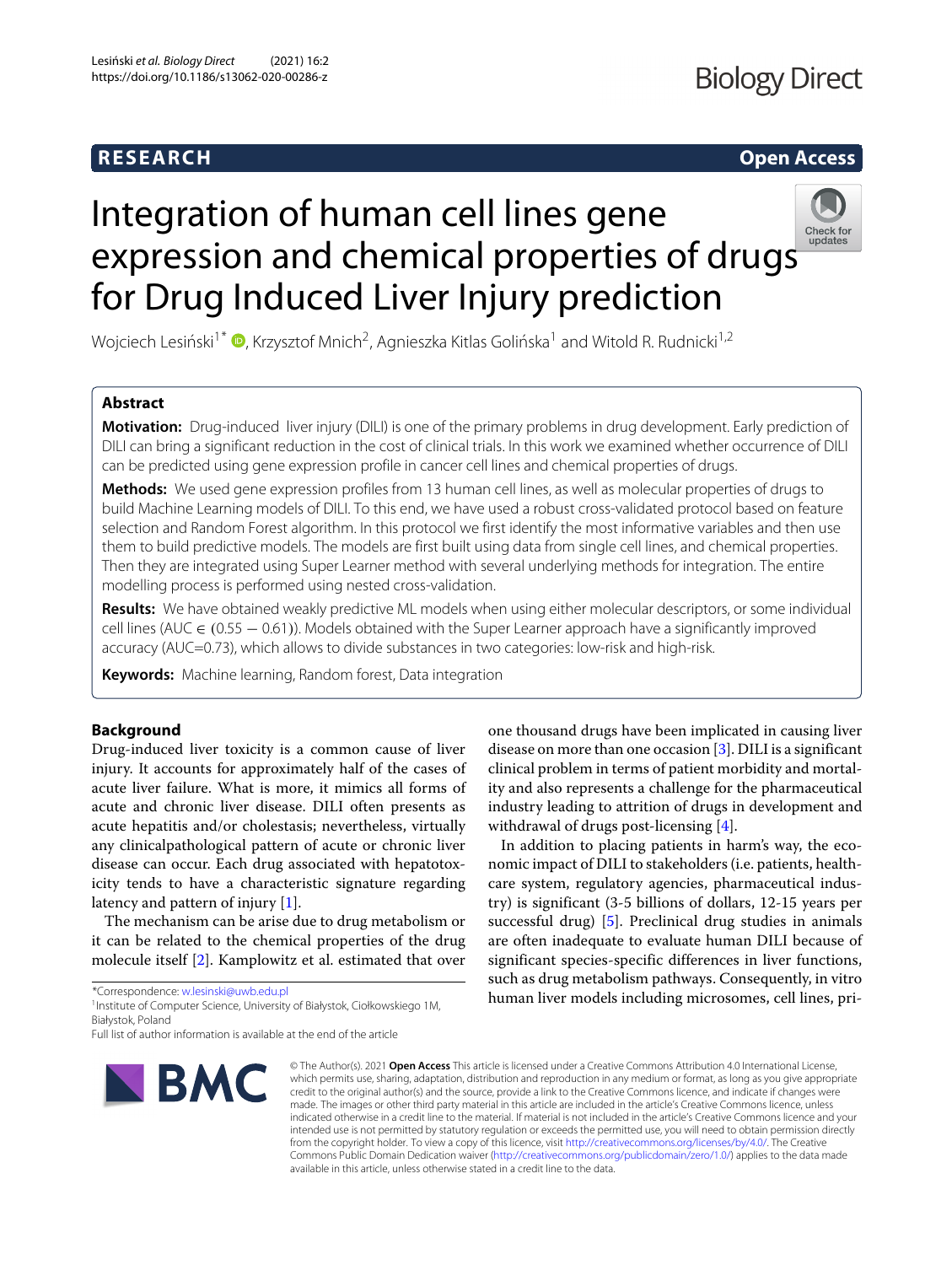mary human hepatocytes (PHHs), and liver slices are used to supplement animal testing [\[6\]](#page-10-5).

Multiple approaches were examined for DILI prediction. Vorrik et al. [\[7\]](#page-10-6) proposed experimental approach, using 3D spheroid cultures of primary human hepatocytes in chemically defined conditions for DILI prediction. Albrecht et al. [\[8\]](#page-10-7) predicted DILI in relation to oral doses and blood concentrations. They created two metrics: the toxicity separation index and the toxicity estimation index and use support vector machine for classification. Other studies relied on data collected in databases and Machine Learning methods to derive predictive models. In particular Hong et al. [\[9\]](#page-10-8) used decision forest based on FDA's Liver Toxicity Knowledge Base for DILI prediction. Muller et al. [\[10\]](#page-10-9) used standard Machine Learning to predict DILI, relying on in vivo models of DILI of organic molecules. Certain descriptors in this model were both measured experimentally in vitro and calculated theoretically from the molecular structure.

The DILI prediction problem was investigated in the 2018 CAMDA challenge. In this case two human cell lines: MCF7 and PC3, were tested. Chierici et al. created a deep learning architecture for DILI prediction based on MCF7 and PC3 human cell lines [\[11\]](#page-10-10). The authors obtained results slightly better than random ones - MCC equal 0.19 in the best case. In work  $[12]$  the same problem was solved by 7 various classifiers. Prediction results were similar to the previous one, with accuracy  $= 0.7$  and MCC = 0.20. Both works mentioned above performed binary DILI classification based on 3 classes DILI division (most DILI concern, less DILI concern, no DILI concern).

Current study was performed within the framework of the CAMDA 2019 CMap Drug Safety Challenge. The toxicity of drugs was specified by classification from Federal Drug Administration (FDA) [\[13\]](#page-10-12). It is derived from analysis of the hepatotoxicity descriptions presented in the FDA-approved drug labeling documents, and from assessing causality evidences in literature. This dataset is the largest publicly available database of DILI annotations. Drugs with confirmed causal evidence linking a drug to liver injury are classified into three groups (Most-, Less- and No-DILI concern). Additionally, drugs for which the definitive causal link is undetermined are labelled as Ambiguous-DILI-concern. The CAMDA toxicogenomics challenge aimed at creating predictive models for DILI that would provide estimates of risk of DILI for new compounds. The training data consisted of gene expression profiles for several cell lines exposed to drug compounds. Additionally, the molecular structures of drug compounds were provided. In the current study we addressed the challenge by proposing a robust protocol for deriving robust machine learning models of DILI.

# **Materials and methods Data**

The DILI classification is provided for 233 of these compounds, using two related classification schemes based on the mentioned above FDA classification  $[13]$ . In the first one four classes are defined:

- 1 most DILI concern 39 compounds,
- 2 less DILI concern 90 compounds,
- 3 ambiguous DILII concern 50 compounds,
- 4 no DILI concern 54 compounds.

In the second one classes 2. and 3. are merged into a single class *less DILI concern*.

Three types of descriptive data were provided for drug compounds with DILI classification:

- molecular structures (1660 variables based on SMILES code [\[14\]](#page-10-13),
- gene expression profiles for thirteen cell lines exposed to these compounds (12328 genes for each human cell line),
- and annotated images from cellular assays [\[15,](#page-10-14) [16\]](#page-11-0) for a subset of drug/cell lines combinations.

Unfortunately, the subset of compounds with known decision and image assays was limited to 156, and therefore we decided to omit this data in the analysis, concentrating only on the data that was available for the full set of compounds. Gene expression data sets and molecular structures were provided for 233 drug compounds, 179 with non-zero DILI concern level and 53 with no DILI concern.

The human cell lines treated by drug compounds, which were provided to challenge participants, are listed in the Table [1.](#page-2-0)

The experimental protocol for measurement of gene expressions was not uniform: the cell lines were exposed to various doses of examined compounds, and measurements were performed at three different incubation times after exposure (6, 24 and 48 h). Unfortunately, the number of measurements varied strongly between compounds and cell lines, i.e. for any given combination of compound and cell line there can be one measurement taken with a single dose, or three measurements for several doses. Since information on what dose and which incubation time are appropriate for each drug, a simple unifying approach was applied. Only one measurement for each compound was taken into account. It was always a measurement taken with the highest available dose. The most commonly used incubation time of 24 h was used, unless it was not available. In such a case, we used 6 h incubation and if not available then 48 h incubation was used. This approach was based on simple assumption, that all bio-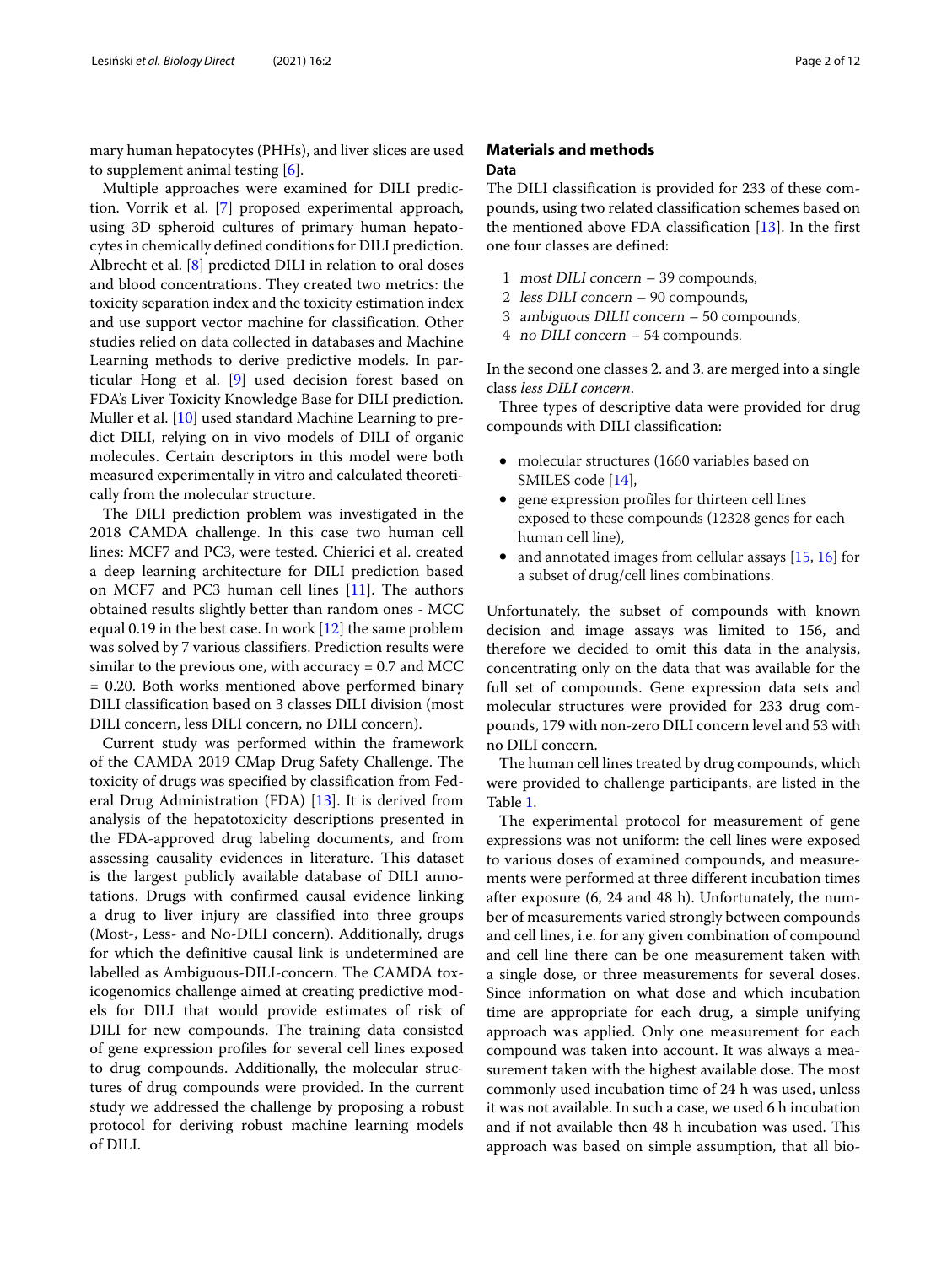<span id="page-2-0"></span>**Table 1** Cell lines used in the current study. All cell lines with exception of PHH are derived from cancer cells. PHH, on the other hand, is considered to be the gold standard for hepatic in vitro culture models

| Symbol            | <b>Description</b>                | Symbol           | <b>Description</b>           |
|-------------------|-----------------------------------|------------------|------------------------------|
| A375              | human melanoma                    | ASC.             | adipose stromal<br>cell      |
| HA1F              | human embryonic<br>kidney         | <b>HCC515</b>    | lung cancer                  |
| HPFG <sub>2</sub> | human liver cancer                | HT <sub>29</sub> | human colon<br>cancer        |
| MCF7              | breast cancer                     | NPC.             | vasopharyngeal<br>carcinoma  |
| PC3               | human prostate<br>cancer          | <b>SKB</b>       | human breast<br>cancer       |
| VCAP              | human prostate<br>cancer          | PHH              | primary human<br>hepatocytes |
| A549              | adenocarcinomic<br>human alveolar |                  |                              |
|                   | basal epithelial cells            |                  |                              |

logical effects that can be related to DILI should be more intensive for larger doses of compound. The 24-hours incubation was selected, because it was by far the most common, followed by 6- and 48-hours incubation. The protocol for selection of samples described above resulted in most uniform data set possible within the data provided for the challenge.

Gene expression for the study was generated using L1000 Platform [\[17\]](#page-11-1), developed for Connectivity Map [\[18\]](#page-11-2) at the Broad Institute. The Connectivity Map (also known as CMap) is a collection of genome-wide transcriptional expression data from cultured human cells treated with bioactive small molecules. It was developed to enable the discovery of functional connections between drugs, genes and diseases through the transitory feature of common gene-expression changes. L1000 is a gene-expression profiling assay based on the direct measurement of 978 genes that constitute a reduced representation of the transcriptome. Then nearly twelve thousand additional gene expression profiles are inferred computationally. The number of landmark transcripts whose abundance is measured directly is approximately one thousand. Eighty additional invariant transcripts are also explicitly measured to enable quality control, scaling and normalization. Measurements of transcript abundance are made with a combination of a coupled ligase detection and polymerase chain reaction, optically-addressed microspheres, and a flow-cytometric detection system.

Drug compounds tested for Drug Induced Liver Injury were described by SMILES (Simplified Molecular-Input Line-Entry System) [\[14\]](#page-10-13). To derive their chemical predictors we used molecular descriptor calculator Mordred ver. 1.1.1 [\[19\]](#page-11-3), provided within Python environment. Mordred

computed 1660 physical and chemical molecular descriptors using both 2D and 3D representations of molecules.

# **Modelling procedure**

**Data Integration** The current study uses two approaches to data integration. First, we separately build individual models for each data set. Then, we apply early integration strategy [\[20\]](#page-11-4) to combine each gene expression data set with molecular descriptors to obtain heterogeneous models. Finally, we use late data integration strategy [\[20\]](#page-11-4) for combining these heterogeneous models using gene expression from different cell lines into a single final model with the help of super learning methodology [\[21\]](#page-11-5).

**Repeated cross validation and nested cross validation were used to obtain unbiased estimates of performance and variance of modelling approaches.** Machine learning methods very often produce models that are biased towards training set. In particular, selection of hyper-parameters of the algorithms and selection of variables that will be used for modelling can introduce strong biases. What is more - a simple selection of best performing model also can lead to a bias. Finally, the simple act of dividing data set into training set and validation set involves bias by creating two partitions with negative correlations between fluctuations from the true averages [\[22\]](#page-11-6). To minimize influence of biases, and estimate variance of the models the following process of model building was performed within multiple repeats of cross-validation loop:

- split the data into training and validation set;
- identify informative variables in the training set;
- build model on the training set using most informative variables;
- estimate quality of the models on the validation set.

In the final step of modelling, prediction results based on particular cell lines were combined into a single prediction, using the super learning methodology proposed by van der Laan et al. [\[21\]](#page-11-5). Super learning utilises results of an internal cross-validation for individual learning algorithms and merges them into a single prediction. To verify these predictions we used nested cross validation, i.e. the entire super learning protocol was run on the training sets of the external cross-validation and tested on its validation sets. This allowed us to obtain unbiased estimates of performance and variance of super learning results. See the last paragraph of this section for more details about the super learning protocol.

**The identification of informative variables was performed with the help of two methods:** Welch t-test for differences in sample means [\[23\]](#page-11-7), or multidimensional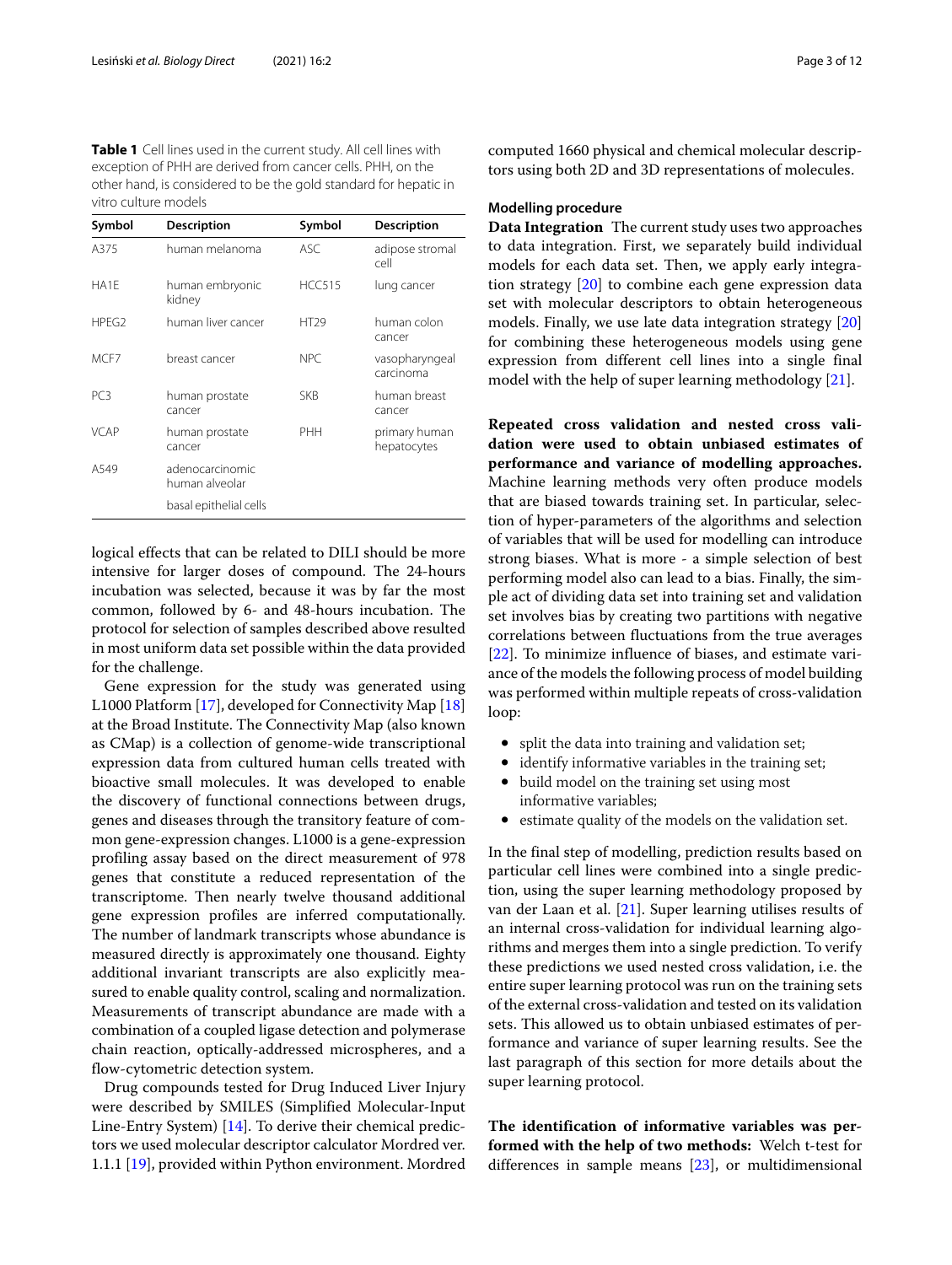filter based on information theory developed in our laboratory [\[24,](#page-11-8) [25\]](#page-11-9) and implemented in the R package *MDFS*. MDFS allows to identify variables involved in non-linear and multidimensional interactions with the decision variable. Two variants of MDFS were used: one-dimensional (MDFS-1D) and two-dimensional (MDFS-2D). In particular, MDFS-1D can identify variables that interact with decision variable in non-linear fashion, whereas MDFS-2D allows to identify the variables that gain importance due to interactions with other variables. To avoid false positive results, all filters apply corrections using the number of variables in the data set as the parameter describing number of independent tests. In the presence of numerous correlated variables the number of independent tests is smaller and hence the apparent number of relevant variables may be too low or in extreme cases filters may not return relevant variables at all. For consistency of procedure, we simply used 100 highest-scoring variables are used to build predictive models. In our experience, this approach gives reasonable results and does not lead to overfitting when there is no true information in the system. The comparison of classification results for the data sets comprising of gene expression profiles from individual cell lines as well as the molecular descriptors showed that the best results were obtained using a one-dimensional variant of MDFS for gene expression, and t-test for molecular descriptors. Hence, these feature selection algorithms were used for the appropriate types of data for the later stages of modelling.

**Models were obtained with the help of Random Forest (RF) classification algorithm [\[26\]](#page-11-10).** It is a classifier that works well *out of the box* on most data sets [\[27\]](#page-11-11) It is relatively robust when the number of variables is very large. Nevertheless, in our experience, RF models are better and more robust on gene expression data, when only informative variables are used. In particular, both model quality, and computational performance are degraded when a very large number of variables is used. Best results are usually obtained, when the number of variables is limited to 100. Both types of data contain a huge number of descriptive variables - 12328 in the case of gene expression profiles, and 1660 molecular descriptors. Hence, it is important to limit the data to contain only informative variables.

**Two performance measures, namely area under receiver-operator curve (AUROC, AUC) and Matthews Correlation Coefficient (MCC) were used to assessing quality of machine learning models.** The MCC belongs to the group of balanced indicators of accuracy, such as F1 score or balanced accuracy, that take into account number of good predictions in both classes. It is the only measure that properly takes into account the relative sizes of the classes [\[28\]](#page-11-12). The AUC is a global

measure of performance that can be applied for any classifier that ranks the binary prediction for objects. Both measures are symmetrical – their value depends on performance of classifiers for both classes. It has been argued that AUC is less suitable than area under Precision-Recall curve (AUPRC) [\[28–](#page-11-12)[30\]](#page-11-13) for computational biology and medicine applications. However, the relative advantage of AUPRC pertains to cases where either: there is huge imbalance between rare interesting cases among of deluge of non-interesting ones, or the costs/benefits are hugely disproportional for false positive and false negative cases (for example in testing for cancer). One can argue that costs and benefits for DILI are disproportional – false negatives (failing to recognise DILI causing drugs) are causing visible harm, whereas predicting high DILI potential for a harmless molecule does not produce any visible harm. This indeed may be the case for drugs used for treatment of mild diseases, where harm due to DILI may be much larger than any benefits from using the drug in question. However, the calculus of harms and benefits may be reversed for potentially life-saving drugs that may also lead to mild DILI, in particular, when there is no alternative therapy. For each and every drug and disease pair, the balance between harms and benefits is different. Hence, the selection of quality measures that are symmetrical with respect to positive and negative cases is appropriate.

**The prediction results based on particular cell lines were combined into a single prediction, using the super learning methodology proposed by van der Laan et al. [\[21\]](#page-11-5).** The super learning method uses an internal cross-validation to compute unbiased predictions of probability, that a substance is harmful for the liver, based on the individual data sets. The predictions are then treated as new explanatory variables and used to build the secondorder machine learning model. To obtain the eventual results for new data, one should first compute the individual predictions, then apply the second-order model for them.

The combining model was built using the following methods:

- choice of the best-performing single classifier;
- mean of all the results;
- mean of 5 best results:
- linear combination, based on Linear Discriminant Analysis principle [\[31\]](#page-11-14), with non-negative weights;
- applying Random Forest machine learning algorithm.

To improve the stability of the results, we applied repeated cross validation in super learning. The choice of the single best-performing classifier and the 5 top-rated models was based on the average values of area under ROC curve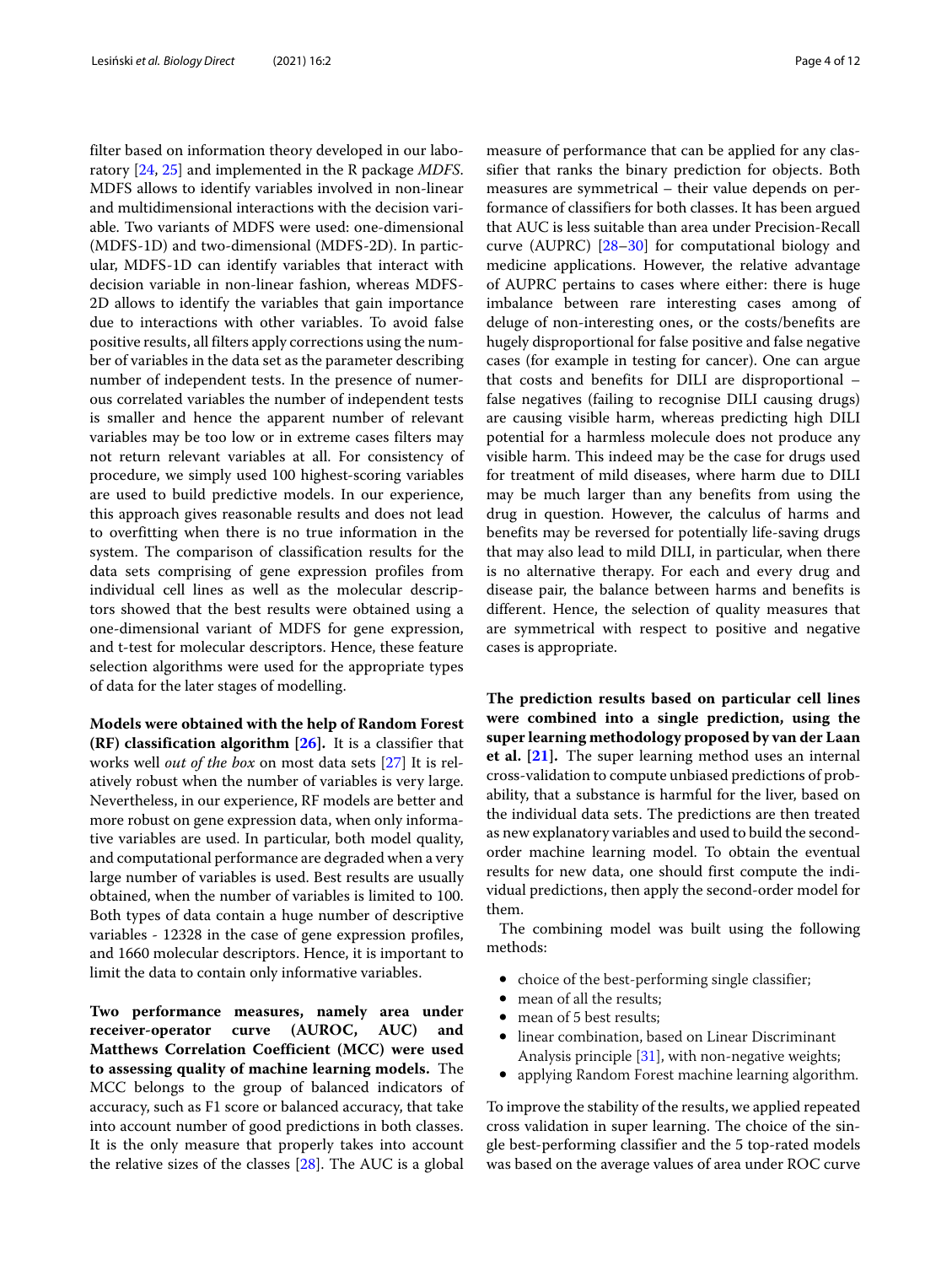(AUC) over 5 repeats of 10-fold cross validation with diverse splits. The weights of the linear model and the final results of the Random Forest classification were averaged over repeats of cross validation.

The performance of the combined classifiers was estimated, using the nested cross validation protocol. The entire modelling routine, including feature selection, computing cross validated predictions based on single cell lines and building the ensemble predictive model, was performed on the training sets of the external cross validation and tested on its validation sets. We performed 20 repeats of 10-fold external cross validation. As a reference, we computed also a biased estimate of performance of the ensemble models, using the training data sets. The schematic representation of the nested cross validation procedure used in the current study is displayed in Fig. [1.](#page-4-0)

# **Results and discussion**

# **Binary classes definition**

We decided to use an aggregated classification scheme with a binary split between final classes. Several methods of aggregation were tested:

- Class 1 as DILI concern, classes 1, 2, and 3 as no DILI concern;
- Classes 1 and 2 as DILI-concern, classes 3 and 4 as no DILI concern;
- Classes 1 and 2 class as DILI-concern, class 4 as no DILI concern;
- Classes 1 and 2 as DILI-concern, class 4 as no DILI concern;
- Classes 1, 2, and 3 as DILI-concern, class 4 as no DILI concern.

The best results were obtained for the last method. In this aggregation 179 compounds are assigned to class *DILI-concern* and 54 compounds to class *no DILI concern*. Removing class 3 (*ambiguous DILI concern*) did not improve results, to the contrary, slightly worse results were obtained in comparison with the last aggregation method.

# **Hyperparameters selection and feature number fixing**

In most cases, our feature selection methods reported no relevant variables in gene expression data sets. Nevertheless, for some cell lines, the number of very weakly informative variables greatly exceeded the expected values, see Figure 1 in the Additional File [1.](#page-10-15) For example, for the MCF7 cell line, the expected false discovery rate for 100 most relevant variables was near 0.5, suggesting that there are about 50 truly, albeit weakly, informative variables within the 100 most relevant ones, see Figure 2 in the Additional File [1.](#page-10-15) On the other hand, the measured relevance of variables on the PC3 cell line conformed to the theoretical distribution, and expected false discovery rate is close to 1, see Figures 3 and 4 in the Additional File [1.](#page-10-15) Therefore, all models were built using top *N* highly ranked descriptors, with the value of *N* established experimentally, see Table 1 in the Additional File [1.](#page-10-15) In the case of molecular descriptors obtained from the Mordred, the number of relevant variables obtained for the entire data set is 127 when FDR level 0.1 was applied, see Figures 5 and 6 in the Additional File [1.](#page-10-15) The number of relevant variables obtained in cross-validation varies between folds. We used top 100 variables for consistency between folds and also with gene expression data.

<span id="page-4-0"></span>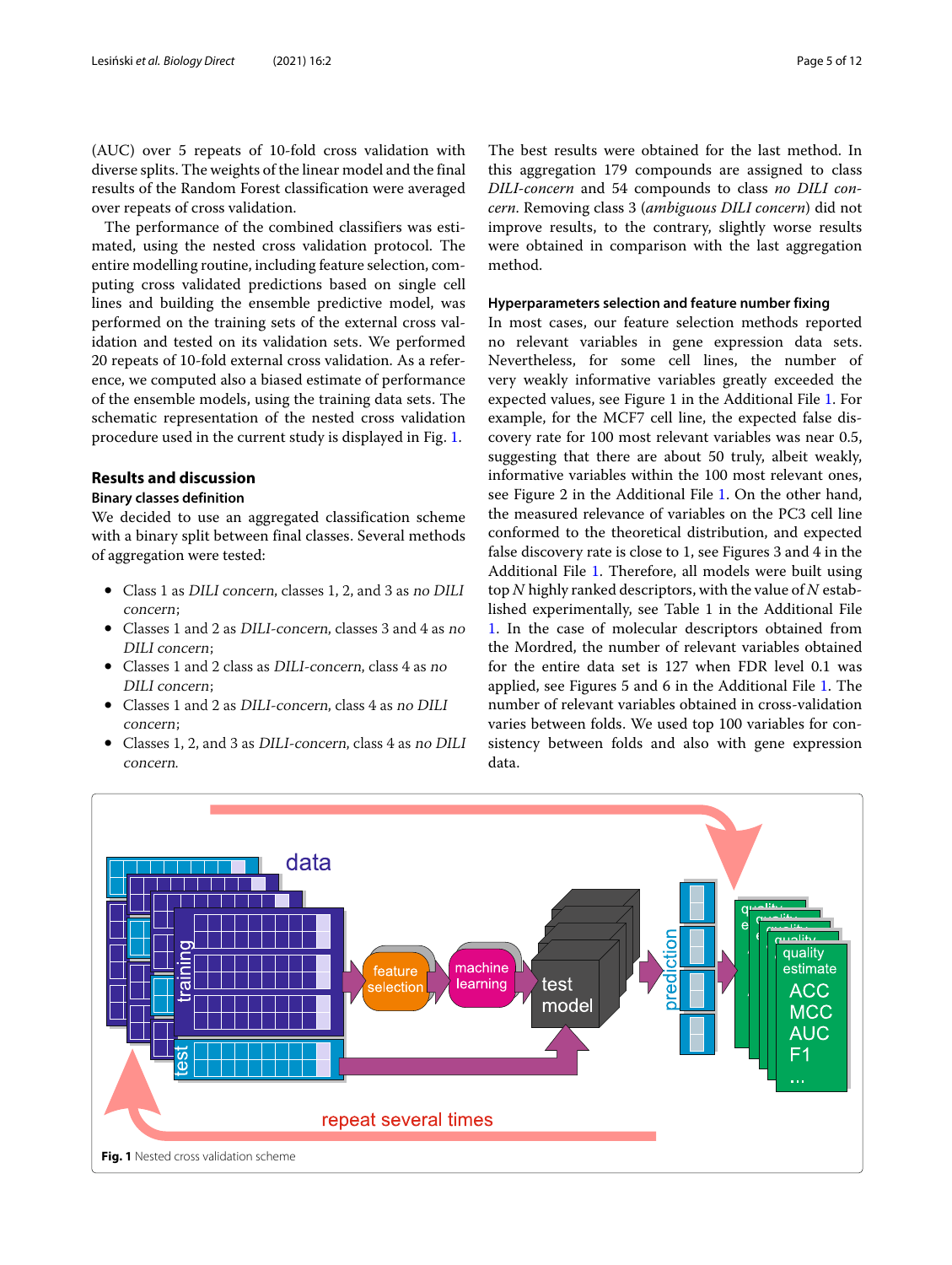The value of the *m*try parameter of Random Forest, corresponding to the number of variables tested at each split creation, was established experimentally outside of the cross-validation loop. All values from the (2, 20) interval were tested and AUC was used as a quality metric, see Table 2 in Additional File [1.](#page-10-15) The quality of the results was generally not dependent on the selection of *m*try, except when very small values were used. Therefore, the default value of *m*try was used throughout the study.

#### **Individual models and data integration**

The initial models were built using all expression data available for the single cell line. Exposures to different concentrations and different measurement times of a single drug compound were treated as independent data points. This approach leads to significant overfitting, since responses to different doses of the same compound may be correlated, even when taken at different times. Indeed, one can observe in the Table [2,](#page-5-0) that the apparent quality of results is strongly correlated with the size of the data set, hence with the redundancy in the data.

To estimate the effect of overfitting due to the correlated observations, we repeated the procedure in a cross validation appropriate for clustered data [\[32\]](#page-11-15). Here, the training and validation sets contain either none or all the observation for a compound. The results for this test are much worse, and negatively correlated with the sample size. This suggests, that building machine learning models for the pooled results does not lead to credible results.

<span id="page-5-0"></span>**Table 2** Results of prediction on entire data sets. Columns 3, 4: results obtained in a simple cross validation. Columns 5, 6: results obtained in a modified cross validation, where subsets contain either all or none of the observations for a compound

|                   |                                     | Simple CV  |            | <b>Clustered CV</b> |            |
|-------------------|-------------------------------------|------------|------------|---------------------|------------|
| Cell line         | <b>Number</b><br>οf<br>observations | <b>MCC</b> | <b>AUC</b> | <b>MCC</b>          | <b>AUC</b> |
| A375              | 870                                 | 0.43       | 0.70       | 0.01                | 0.57       |
| A549              | 1335                                | 0.46       | 0.70       | $-0.04$             | 0.54       |
| <b>ASC</b>        | 286                                 | 0.27       | 0.53       | $-0.04$             | 0.48       |
| HA1E              | 944                                 | 0.32       | 0.62       | 0.01                | 0.56       |
| <b>HCC515</b>     | 834                                 | 0.33       | 0.58       | $-0.04$             | 0.50       |
| HPEG <sub>2</sub> | 551                                 | 0.30       | 0.61       | $-0.01$             | 0.54       |
| <b>HT29</b>       | 825                                 | 0.41       | 0.71       | $-0.03$             | 0.60       |
| MCF7              | 2298                                | 0.52       | 0.72       | $-0.06$             | 0.54       |
| <b>NPC</b>        | 489                                 | 0.35       | 0.63       | $-0.05$             | 0.56       |
| PC <sub>3</sub>   | 1679                                | 0.48       | 0.69       | $-0.04$             | 0.54       |
| PHH               | 284                                 | 0.15       | 0.53       | 0.00                | 0.50       |
| <b>SKB</b>        | 334                                 | 0.28       | 0.62       | 0.05                | 0.59       |
| VCAP              | 1325                                | 0.53       | 0.72       | $-0.01$             | 0.57       |

Therefore, to avoid the overfitting described above, we applied the modelling protocol described earlier to a data set, where each compound was represented by a single observation.

As can be expected, the apparent quality of models was lower in this case, see Table [3.](#page-6-0) The best results were obtained for MCF7 cell line with *AUC* = 0.62 and  $MCC = 0.23$  measured in fully cross-validated procedure. Additionally, the results obtained for VCAP, A549, HA1E, HCC515 and SKB cell lines suggest weak but nonrandom association with DILI signal. Results for other cell lines were very weak and not significantly different from random.

# *Integration with chemical properties of drugs*

For our analysis we obtained also over 1600 variables from SMILES (Simplified Molecular-Input Line-Entry System) description of drug. Models build only on chemical descriptors gave results slightly better than the best results obtained for human cell lines, see Table [3.](#page-6-0)

In the next we generated models using both gene expression and chemical properties. To this end, top 100 most informative variables from gene expression (obtained with MDFS), and top 100 molecular descriptors (obtained with t-test), were used to build the RF models. Experiment was carried using either top 100 from all 12328 genes, or top 100 from 978 base genes from L1000 assays.

Feature selection was more stable for chemical descriptors. One variable from this data set appeared in the top 100 in all cross validation folds, while 44 appeared in half or more cross validation folds. Most of them belong to topological structure descriptors and Burden matrix properties. Human cell lines gene expression gave worse results. In the case of MCF7, best among human cell lines, only 16 variables were chosen in at least 50 percent of top 100 descriptors sets.

The models were obtained in 20 repeats of ten folds cross validation procedure to allow for unbiased estimate of performance. As can be expected, results better than for models build only on gene expression data were obtained. With the exception of MCF7, VCAP, A549 and HA1E, the models obtained on the combined data sets were mostly no better than models obtained using molecular descriptors alone, see Table [3.](#page-6-0) Only for the MCF7 cell line, was the combined model statistically significantly better than the model built on molecular descriptors. The statistic for paired t-test over the repeats of cross validation was 9.7 for all the MCF7 variables, and 7.6 for base variables. For the SKB cell line, the results are ambiguous: statistically significant improvement (t=5.1) was observed for models built of base variables, while models using all the gene expression variables performed worse than those built on molecular descriptors. Poor performance of models built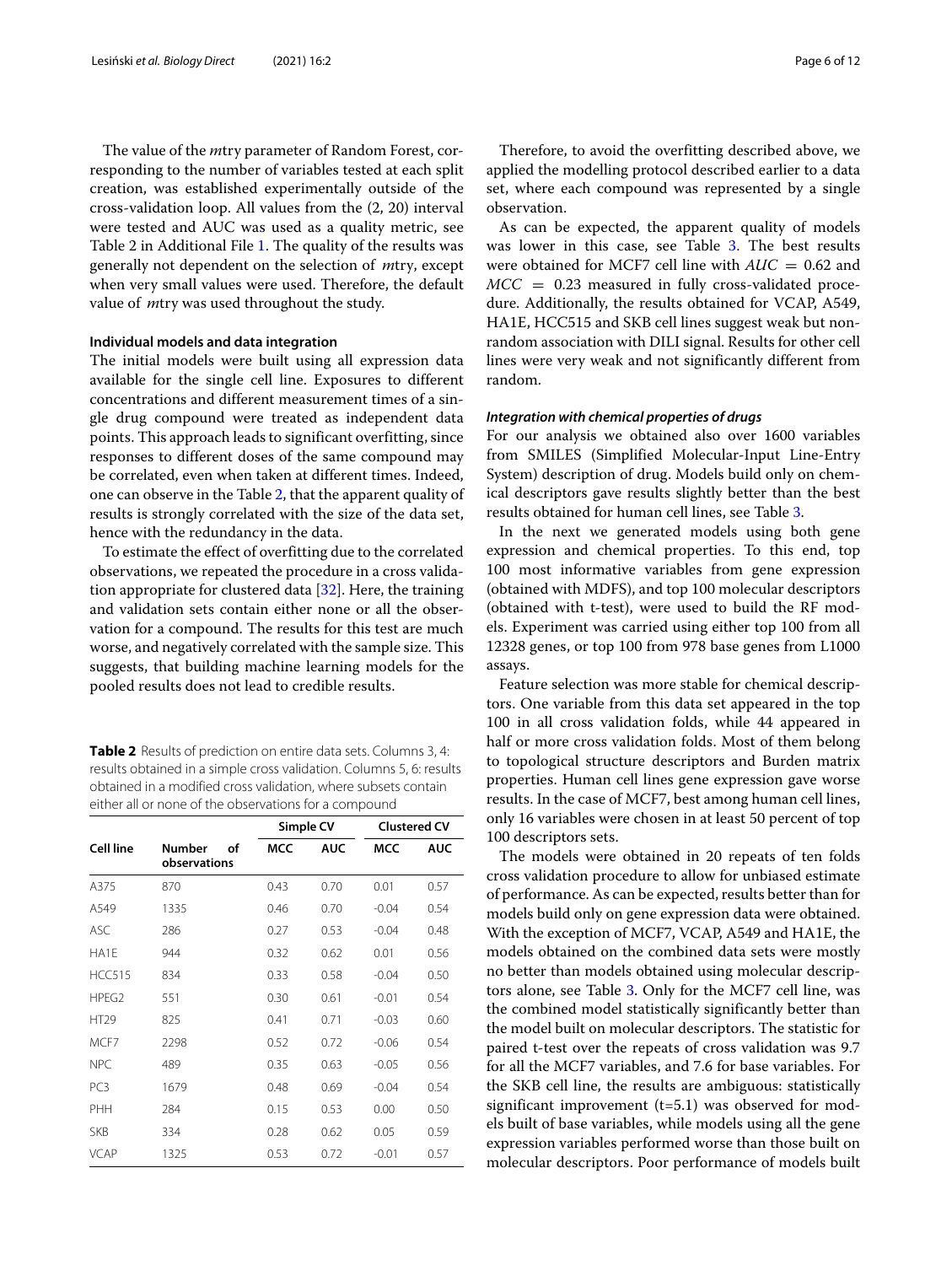<span id="page-6-0"></span>**Table 3** Results of prediction on non-redundant data sets obtained in standard cross validation procedure. Results for both for models using gene expression only (columns 2, 3 and 6, 7) and models built on integrated data sets (columns 4, 5 and 8, 9) are shown. Results for model built on molecular descriptors shown in the last row

|                       | <b>AUC</b>    |                |               |                | <b>MCC</b>    |                |               |                |
|-----------------------|---------------|----------------|---------------|----------------|---------------|----------------|---------------|----------------|
| <b>Cell line</b>      |               |                | <b>GE all</b> | <b>GE</b> base |               |                | <b>GE all</b> | <b>GE</b> base |
|                       | <b>GE all</b> | <b>GE</b> base | + chem        | + chem         | <b>GE all</b> | <b>GE</b> base | + chem        | + chem         |
| A375                  | 0.48          | 0.48           | 0.59          | 0.62           | $-0.01$       | 0.00           | 0.05          | 0.12           |
| A549                  | 0.57          | 0.47           | 0.66          | 0.64           | 0.08          | $-0.07$        | 0.13          | 0.09           |
| <b>ASC</b>            | 0.47          | 0.50           | 0.59          | 0.63           | $-0.01$       | 0.02           | 0.05          | 0.13           |
| HA1E                  | 0.58          | 0.59           | 0.65          | 0.66           | 0.10          | 0.12           | 0.17          | 0.19           |
| <b>HCC515</b>         | 0.56          | 0.45           | 0.66          | 0.63           | 0.09          | $-0.03$        | 0.16          | 0.07           |
| HPEG2                 | 0.51          | 0.53           | 0.62          | 0.63           | 0.02          | 0.05           | 0.09          | 0.09           |
| HT29                  | 0.48          | 0.49           | 0.59          | 0.62           | $-0.01$       | 0.02           | 0.07          | 0.10           |
| MCF7                  | 0.62          | 0.62           | 0.70          | 0.70           | 0.23          | 0.18           | 0.29          | 0.23           |
| <b>NPC</b>            | 0.42          | 0.43           | 0.57          | 0.64           | $-0.07$       | $-0.07$        | 0.02          | 0.09           |
| PC <sub>3</sub>       | 0.43          | 0.44           | 0.59          | 0.60           | $-0.06$       | $-0.03$        | 0.06          | 0.07           |
| PHH                   | 0.42          | 0.44           | 0.56          | 0.62           | $-0.10$       | $-0.08$        | 0.03          | 0.07           |
| <b>SKB</b>            | 0.50          | 0.51           | 0.61          | 0.67           | 0.03          | 0.14           | 0.08          | 0.17           |
| <b>VCAP</b>           | 0.58          | 0.51           | 0.66          | 0.63           | 0.06          | 0.03           | 0.12          | 0.11           |
| molecular descriptors | 0.66          |                |               |                | 0.15          |                |               |                |

on SKB cells alone suggests that the result for base variables should be treated as an outlier, see Table [3](#page-6-0) and Fig. [2.](#page-7-0)

Apparently presence of descriptive variables representing gene expression in most cases is not helpful and decreases the performance of Random Forest algorithm. Moreover, models using variables selected from all 12328 gene expression profiles are generally better for cell-lines for which the predictive models can be built using gene expression data alone, whereas, for other cell-lines models using variables selected from 978 base variables are better. This effect probably also arises due to cancellation of noise for non-informative cell-lines, which was more effective for base variables.

#### *Straightforward integration of data from multiple cell lines*

For integration of the information available in the multiple cell-lines we first tried the straightforward extension method described above. We simply built predictive model using single data set comprising 100 most relevant variables from each cell line, as well as 100 most relevant molecular descriptors. Unfortunately, this model was no better than the best model obtained for MCF7 gene expression with molecular variables. In the second iteration of straightforward integration, the only top 100 most relevant variables from the MCF7, VCAP, A549, HA1E and HCC515 cell lines, which did not decrease quality of the model based on molecular descriptors. Model created on this five cell lines achieved same quality as model built on MCF7.

### *Signal transferability*

At this stage we have also examined, whether biological information obtained for one cell line is transfereable to another cell line. To this end, we performed feature selection on one cell line and used selected most informative genes to build a RF model on another cell line. These tests were carried out for all cell line - cell line combinations. Most of models built in this way gave random results ( $AUC \approx 0.5$ ). Nevertheless, in few cases we obtained some informative models. Best result (*AUC* = 0.58) was achieved by using variables from SKB cell line used on MCF7 cell line. Several other models built on MCF7 also are non-random. The average AUC for all pairs that did not include MCF7 is 0.50, with standard deviation 0.03.

Results for best cell line pairs are in Table [4.](#page-7-1) Additionally we examined, how similar were the rankings of relevant variables obtained for different cell lines, and in particular for these pairs of cell lines, for which non-random models were obtained. First analysis was performed for top 100 variables of both cell line pairs, but very small number of common variables were obtained, varying between 0 and 9, even for pairs with best transferability of models.

Therefore, we examined how many common variables is in top *N* variables for any given cell line in top 200 variables in all other cell lines, see Table [4.](#page-7-1) In this way we account for correlations between variables — the variable that belongs to top 100 most informative variables in cell A, may still carry information for cell B, even if it does not belong to top 100 most informative ones. The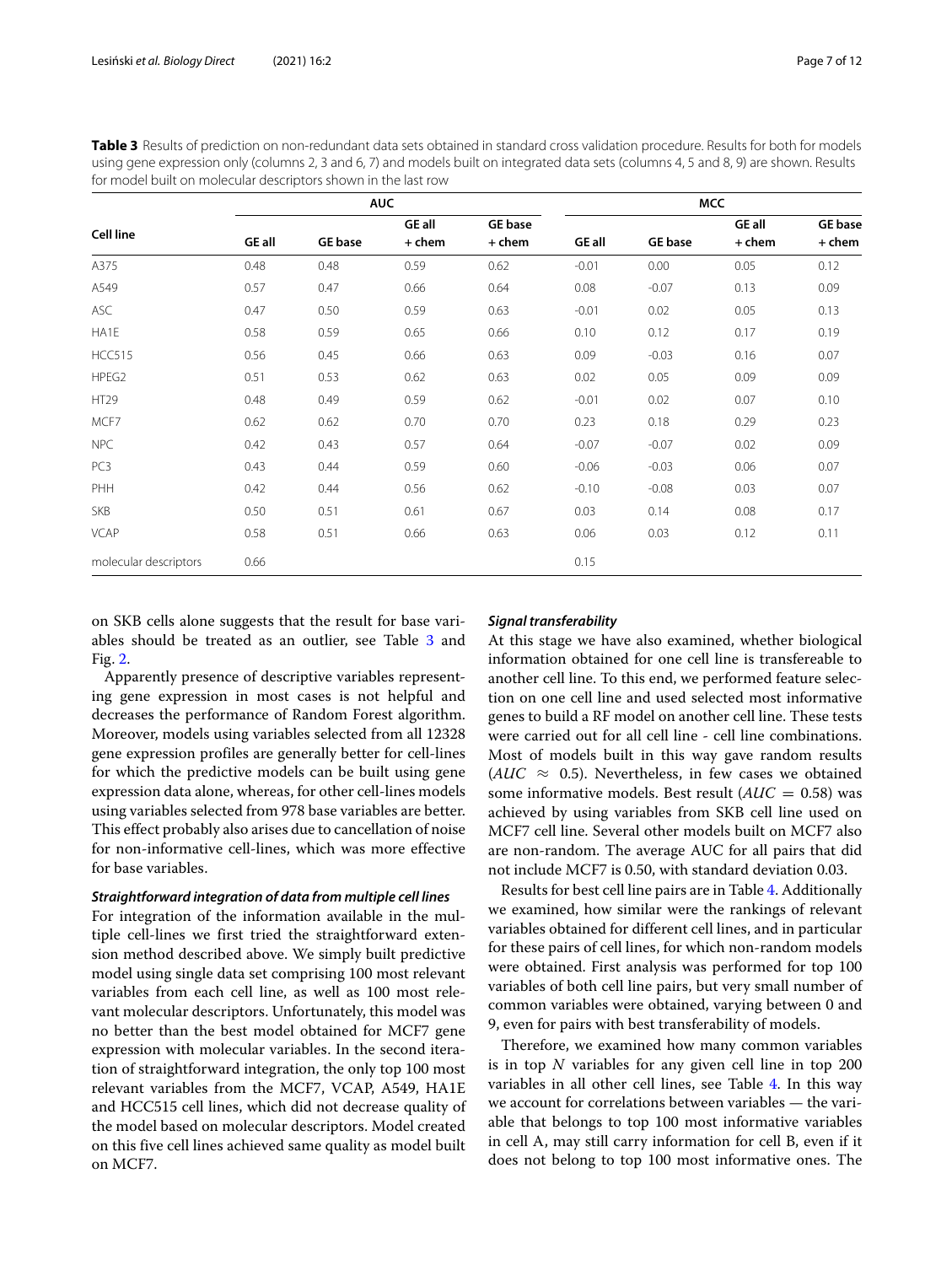

<span id="page-7-0"></span>limit 200, as well as thresholds in Table [4,](#page-7-1) are arbitrary, they were selected just to show trends in similarity not to imply true relevance. The number of common variables at threshold 100 shows how many somewhat informative variables were available for model building on the second cell line. For all pairs listed in the Table [4](#page-7-1) there are between 14 and 27 variables in top 100 of the other cell line, that are also somewhat relevant for the MCF7 and can be utilised by classification algorithm to build non-random model.

<span id="page-7-1"></span>Table 4 Signal transferability. The number of common variables in top N variables of one cell line in top 200, variables is shown. The last column shows the AUC of a model built for the second cell line, using 100 most informative variables from the first cell line. The cell line used for model building, and AUC of the model are displayed in boldface

| top N cells | top 200 cells | $N = 10$       | $N = 20$       | $N = 50$ | $N = 100$ | $N = 200$ | <b>AUC</b> |
|-------------|---------------|----------------|----------------|----------|-----------|-----------|------------|
| <b>VCAP</b> | MCF7          | $\mathbf{0}$   |                | 6        | 19        | 40        | 0.58       |
| MCF7        | <b>VCAP</b>   | $\overline{4}$ | 6              | 9        | 19        | 40        | 0.56       |
| <b>SKB</b>  | MCF7          |                |                |          | 14        | 34        | 0.58       |
| MCF7        | <b>SKB</b>    |                | $\overline{4}$ | 15       | 21        | 34        | $<$ 0.56   |
| HA1E        | MCF7          |                | $\overline{4}$ | 10       | 22        | 40        | 0.57       |
| MCF7        | HA1E          |                | 6              | 12       | 19        | 40        | $<$ 0.56   |
| HEPG2       | MCF7          | 3              | 4              | 10       | 18        | 30        | 0.57       |
| MCF7        | HEPG2         | $\Omega$       |                | 9        | 13        | 30        | < 0.56     |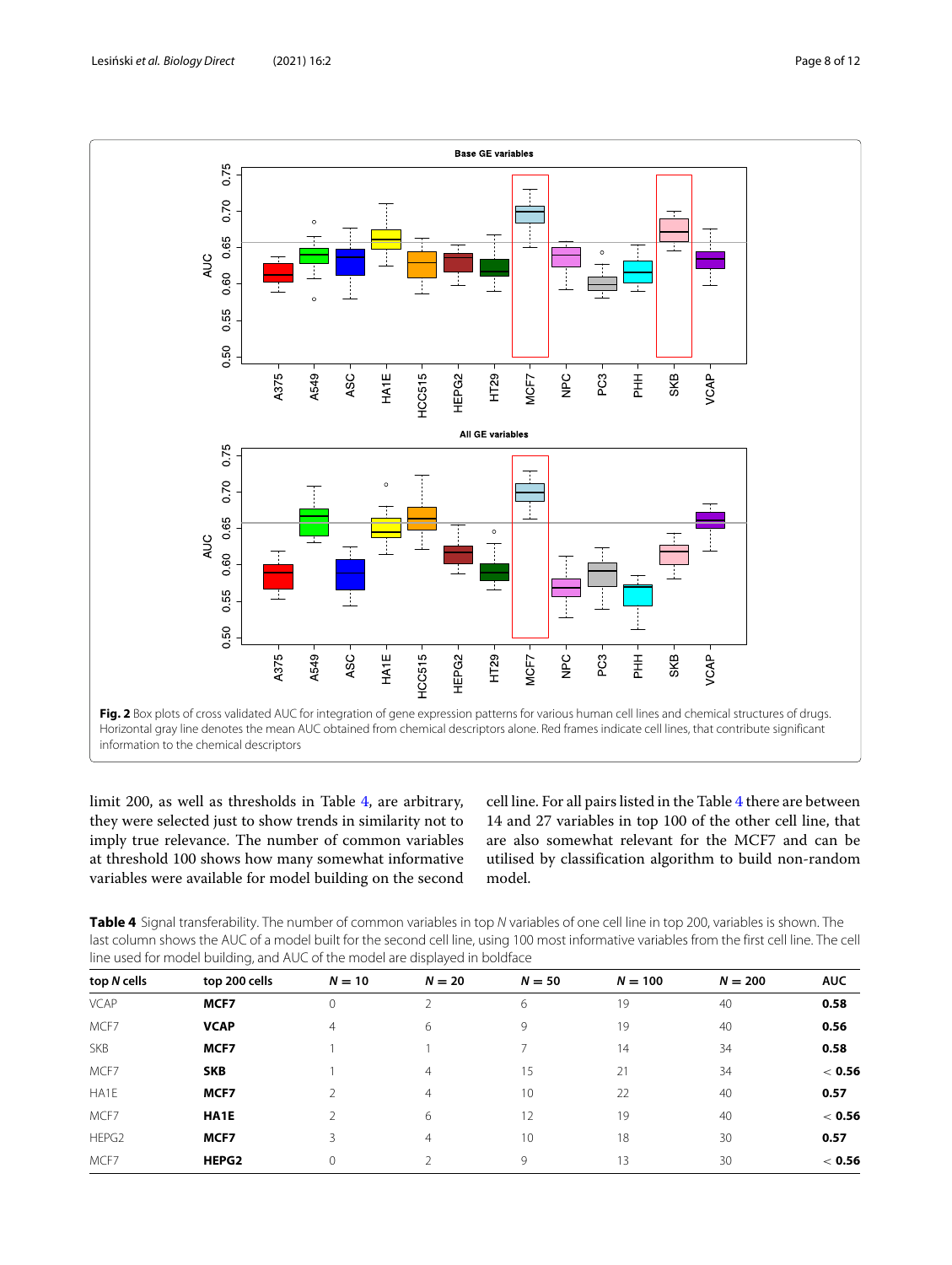#### **Super learner**

The prediction results based on particular cell lines were combined into a single prediction, using the methodology proposed by van der Laan et al. [\[21\]](#page-11-5). This procedure includes verification of the results by cross-validation, hence entire modelling procedure described earlier had to be repeated multiple times within cross-validation loop. Therefore nested cross validated models for all cell lines were build. Among the 4 possible configurations: all gene expression, base gene expression, all gene expression plus chemical properties and base gene expression plus chemical properties, we chose the series of all gene expression integrated with chemical descriptors. This configuration seems to utilise the predictive ability of both gene expression and molecular descriptors (see Table [3\)](#page-6-0).

Application of Super Learner approach to integrate various models resulted in modestly but significantly better models, than best models built using information from single cell line, see Table [5.](#page-8-0)

The best results were obtained when composite model was built as the average of five best elementary models. More sophisticated methods, namely non-negative linear regression, and Random Forest classifier, resulted in overfitted models that scored better when evaluated on the training set, but were worse when evaluated in the nested cross-validation. Interestingly, even the simple mean of all models was better than best single result (see Fig. [3\)](#page-9-0). Apparently, the averaging procedure allowed to extract common information from different models, at the same time cancelling the noise. Still, results for mean of all models were worse than all other combination methods. Most likely, this particular method of combining results resulted in model that was skewed towards molecular descriptors, since they were the source of information in models using non-informative cell lines.

Another interesting observation arises from comparison of Tables [3](#page-6-0) and [5.](#page-8-0) The best result in cross-validation was obtained for model built using variables from MCF7 gene expression integrated with molecular descriptors. The cross-validated estimate of AUC for this model is 0.70. The cross-validated estimate of *best single result* in Super Learner, is 0.65. This happens because the Super Learner *does not know* which model is best overall. It selects the best on a given training set in particular fold of the external cross-validation. It may happen, that for some training sets, some other classifier (for example one using VCAP gene expression variables) may give slightly better results due to random fluctuations. In such a case the other classifier will be used as the best and its prediction on the validation set will be measured. The fluctuations on the training set and validation set are negatively correlated by construction.

Therefore, when the training set contains cases more suitable for *the second best classifier* allowing it to surpass the *the best classifier* on the training set, then by definition it will have the less suitable cases in the validation set, what degrades the performance. This effect can be expected when predictions of classifiers are tested on the external data — the classifier that is best performing on the training set will not necessarily perform best on new data, and generally will have lower performance on external data. The average of 5 top-rated models appears to be robust to this effect, hence it proved superior even over the best individual classifier overall, see Fig. [4.](#page-9-1)

Our eventual, recommended predictive model is then an average of Random Forest predictions for 5 data subsets, each containing 100 chemical descriptors and 100 gene expression patterns from the cell lines that performed best in cross validation: MCF7, HCC515, A549, VCAP, HA1E. The values of AUC shown in Table [5](#page-8-0) suggest, that the estimate of performance for the average of 5 top-rated predictors, based on the training data, is very close to the result of the external cross validation. This estimate of AUC for the model described above is equal to 0.74  $\pm$  0.04. The expected variation of AUC for new data was estimated using method proposed by Xu at al. [\[33\]](#page-11-16). Therefore, on new data one can expect *AUC* ∈ (0.66, 0.82).

<span id="page-8-0"></span>**Table 5** Results for composite predictive models. The method for combination is displayed in the first column, the estimate of AUC obtained on the training set and in cross-validation in the second and third column. Columns four and five present results of comparison between the predictions of composite models and the best individual model i.e. MCF-7+molecular descriptors, by paired t-test

|                        | <b>AUC</b>         |                  |             |                             |  |  |
|------------------------|--------------------|------------------|-------------|-----------------------------|--|--|
| Method                 |                    |                  |             | Comparison with MCF-7+chem. |  |  |
|                        | <b>Internal CV</b> | <b>Nested CV</b> | t statistic | <i>p</i> -value             |  |  |
| Best single result     | 0.69               | 0.65             | $-6.8$      |                             |  |  |
| Mean of all results    | 0.66               | 0.67             | $-7.0$      |                             |  |  |
| Mean of 5 best results | 0.72               | 0.73             | 6.8         | $9 \cdot 10^{-7}$           |  |  |
| Linear combination     | 0.73               | 0.70             | $-0.46$     | 0.67                        |  |  |
| Random Forest          | 0.84               | 0.71             | 1.8         | 0.05                        |  |  |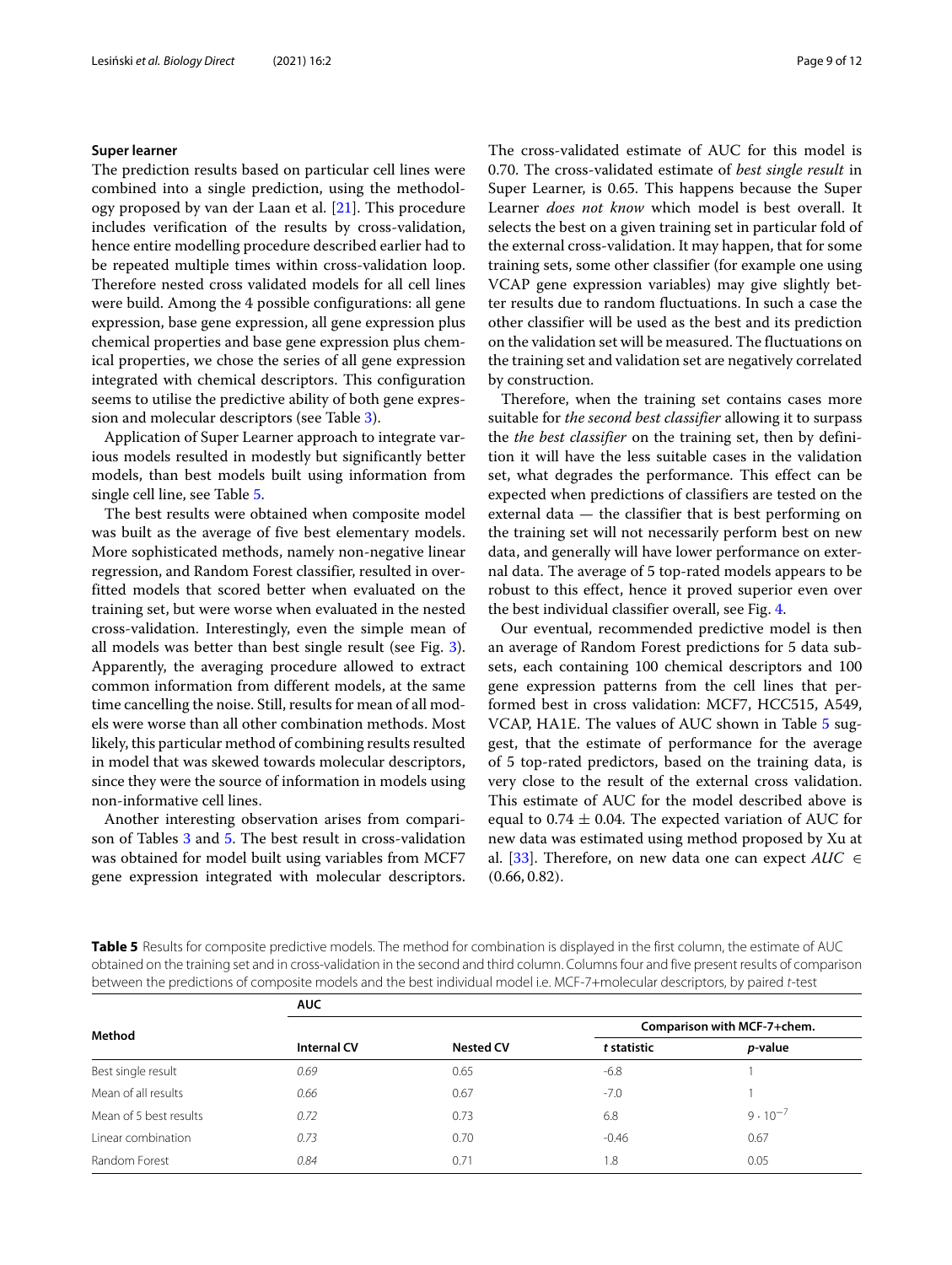

# <span id="page-9-0"></span>*Risk classes and results enrichment*

The quality of final model is certainly not sufficient for predicting DILI status of any compound with good precision. Nevertheless, use the prediction of the classifier to divide compounds into two, equally numerous, categories: higher- and lower-risk of DILI. Then we can compare the prevalence of all DILI concern classes in both categories. In particular, we can compute enrichment of DILI – concern classes in low-risk category over their with prevalence in the high-risk sample. The results of such procedure are shown in Table [6.](#page-10-16)

In best case, with mean of best 5 classifiers combining, enrichment of predicted non-DILI concern is equal 3.95, while all DILI-concern classes are significantly depleted.

Other combining methods also achieved significant enrichment in separating no-DILI class. That results can be used as a indication in next steps in drug development.

# **Conclusions**

Weak predictive models for DILI can be obtained using either gene expression profiles of some cell lines exposed to drug compounds or molecular properties of these compounds. Five cell lines out of thirteen used in experiments are suitable for building predictive models, however, the model built using the chemical and physical properties of the compounds has better results than models built on any individual cell line. Integration of gene expression profiles obtained for a single cell line with chemical properties of drug compounds lead to small improvement of model's quality in comparison with best individual model only for a two cell lines, namely MCF7 and SKB. Transferability between cell lines were observed constitutes an idependent proof that the weak signal observed in the gene expression is real. What is more, composite classifiers obtained by averaging results over several cell-lines are significantly better than individual models. The quality of the final models is not sufficient for

<span id="page-9-1"></span>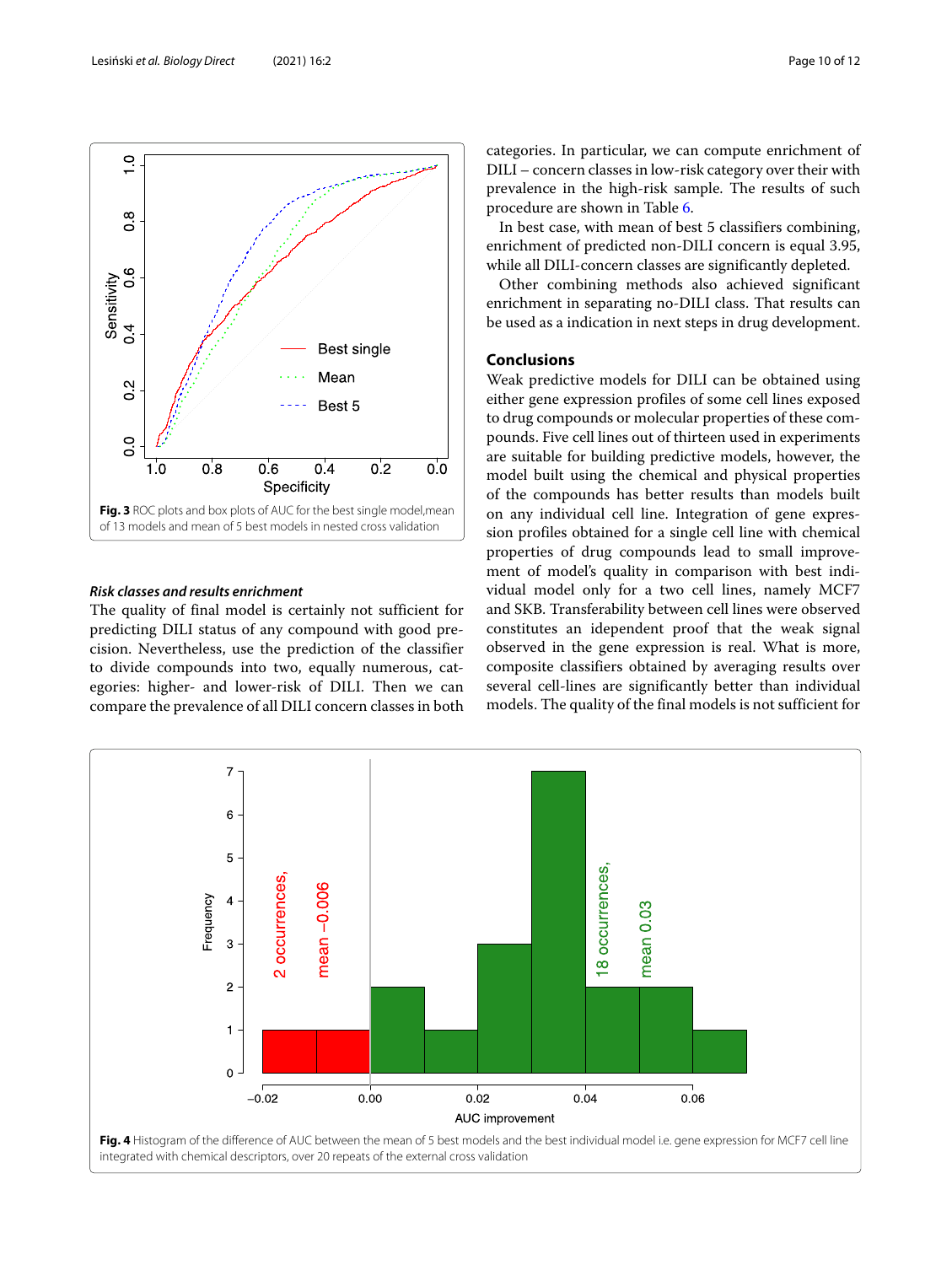<span id="page-10-16"></span>

| <b>Table 6</b> Enrichment of DILI concern classes of compounds in |  |
|-------------------------------------------------------------------|--|
| low-risk category in comparison with high risk category           |  |

| Method                 | <b>Enrichment</b> |                  |           |           |  |  |
|------------------------|-------------------|------------------|-----------|-----------|--|--|
|                        | no DILI           | <b>Ambiguous</b> | less DILI | most DILI |  |  |
| Best single result     | 1.94              | 1.01             | 0.74      | 0.70      |  |  |
| Mean of all results    | 2.32              | 0.82             | 0.65      | 0.96      |  |  |
| Mean of 5 best results | 395               | 0.77             | 0.59      | 0.78      |  |  |
| Linear combination     | 2.81              | 0.86             | 0.65      | 0.71      |  |  |
| <b>Random Forest</b>   | 293               | 0.82             | 0.69      | 0 70      |  |  |

effective prediction of DILI status of individual compounds, however, it can be used as additional information during drug development. There are several lines of further investigation that could improve the quality of predictions — identification of new informative cell lines, extended set of molecular descriptors, additional modes of information, including for example structural information on molecules and potential targets, metabolomic profiles etc.

## **Supplementary Information**

The online version contains supplementary material available at [https://doi.org/10.1186/s13062-020-00286-z.](https://doi.org/10.1186/s13062-020-00286-z)

<span id="page-10-15"></span>Additional file 1: Supplementary materials for "Integration of human cell lines gene expression and chemical properties of drugs for Drug Induced Liver Injury prediction"

#### **Abbreviations**

AUC: Area under receiver-operator curve; CAMDA: Critical assessment massive data analysis; CMap: Connective maps; DILI: Drug-induced liver injury; FDA: Federal drug administration; MCC: Matthews correlation coefficient; MDFS: MultiDimensional feature selection; RF: Random forest; SMILES: Simplified molecular-input line-entry system

#### **Acknowledgements**

Not applicable.

#### **Authors' contributions**

Wojciech Lesiński: Methodology, Software, Investigation, Writing - original draft. Krzysztof Mnich: Methodology, Formal Analysis, Software, Investigation, Visualization, Writing - original draft, Writing - review & editing. Agnieszka Kitlas Golińska: Investigation. Witold R. Rudnicki: Conceptualization, Funding acquisition, Methodology, Writing - original draft, Writing - review & editing. The author(s) read and approved the final manuscript.

#### **Funding**

This work was supported by the Polish Ministry of Science and Higher Education under subsidy for maintaining the research potential of the Institute of Computer Science, University of Białystok.

#### **Availability of data and materials**

The CMap Drug Safety Challenge data can be downloaded from the CAMDA 2019 Website: <http://camda2018.bioinf.jku.at/> (accessed in April 2019).

**Ethics approval and consent to participate** Not applicable.

#### **Consent for publication**

All authors consent to publication.

#### **Competing interests**

The authors declare that they have no competing interests.

#### **Author details**

<sup>1</sup> Institute of Computer Science, University of Białystok, Ciołkowskiego 1M, Białystok, Poland. 2Computational Center, University of Białystok, Ciołkowskiego 1M, Białystok, Poland.

# Received: 26 March 2020 Accepted: 1 December 2020 Published online: 09 January 2021

#### **References**

- <span id="page-10-0"></span>Kaplowitz N. Idiosyncratic drug hepatotoxicity. Nat Rev Drug Discov. 2005;4:489–99. [https://doi.org/10.1038/nrd1750.](https://doi.org/10.1038/nrd1750)
- <span id="page-10-1"></span>2. Kaplowitz N. Drug-induced liver disorders. Drug Saf. 2001;24:483–90. [https://doi.org/10.2165/00002018-200124070-00001.](https://doi.org/10.2165/00002018-200124070-00001)
- <span id="page-10-2"></span>3. Kaplowitz N. Drug-induced liver injury. Clin Infect Dis. 2004;38(Supplement2):44–48.
- <span id="page-10-3"></span>4. Goldring C, Weaver R, Kramer B, Klingmüller U, Oppelt A, Van der Water B, Commandeur J, Guillouzo A, Naisbitt D, French N, Kitteringham N, Pridgeon C, Knolle P, Sidaway J, Sison-Young R, Kamalian L, Mercer A, Faulkner L, Pieters R, Ingelman-Sundberg M, Kevin Park B. Drug-induced liver injury: mechanism-informed prediction in drug development, vol. 4-8: Elsevier Inc.; 2017, pp. 217–238. [https://doi.org/10.1016/B978-0-12-](https://doi.org/10.1016/B978-0-12-409547-2.12384-4) [409547-2.12384-4.](https://doi.org/10.1016/B978-0-12-409547-2.12384-4)
- <span id="page-10-4"></span>5. Godoy P, Hewitt N, Albrecht U, Andersen M, Ansari N, Bhattacharya S, Bode J, Bolleyn J, Borner C, Böttger J, Braeuning A, Budinsky R, Burkhardt B, Cameron N, Camussi G, Cho C, Choi Y-J, Rowlands C, Dahmen U, Hengstler J. Recent advances in 2d and 3d in vitro systems using primary hepatocytes, alternative hepatocyte sources and non-parenchymal liver cells and their use in investigating mechanisms of hepatotoxicity, cell signaling and ADME. Arch Toxicol. 2013;87(8): 1315–530. [https://doi.org/10.1007/s00204-013-1078-5.](https://doi.org/10.1007/s00204-013-1078-5)
- <span id="page-10-5"></span>6. Ware BR, Berger DR, Khetani SR. Prediction of drug-induced liver injury in micropatterned co-cultures containing iPSC-derived human hepatocytes. Toxicol Sci. 2015;145(2):252–62. [https://doi.org/10.1093/toxsci/kfv048.](https://doi.org/10.1093/toxsci/kfv048)
- <span id="page-10-6"></span>7. Vorrink SU, Zhou Y, Ingelman-Sundberg M, Lauschke VM. Prediction of drug-induced hepatotoxicity using long-term stable primary hepatic 3D spheroid cultures in chemically defined conditions. Toxicol Sci. 2018;163(2):655–65. [https://doi.org/10.1093/toxsci/kfy058.](https://doi.org/10.1093/toxsci/kfy058)
- <span id="page-10-7"></span>8. Albrecht W, Kappenberg F, Brecklinghaus T, Stoeber R, Marchan R, Zhang M, Ebbert K, Kirschner H, Grinberg M, Leist M, Moritz W, Cadenas C, Ghallab A, Reinders J, Vartak N, Thriel C, Golka K, Tolosa L, Castell J, Hengstler J. Prediction of human drug-induced liver injury (dili) in relation to oral doses and blood concentrations. Arch Toxicol. 2019;93(6):1609–37. [https://doi.org/10.1007/s00204-019-02492-9.](https://doi.org/10.1007/s00204-019-02492-9)
- <span id="page-10-8"></span>9. Hong H, Thakkar S, Chen M, Tong W. Development of decision forest models for prediction of drug-induced liver injury in humans using a large set of FDA-approved drugs. Sci Rep. 2017;7(1):1–15. [https://doi.org/](https://doi.org/10.1038/s41598-017-17701-7) [10.1038/s41598-017-17701-7.](https://doi.org/10.1038/s41598-017-17701-7)
- <span id="page-10-9"></span>10. Muller C, Pekthong D, Desbans C, Alexandre E, Marcou G, Horvath D, Richert L, Varnek A. Prediction of drug induced liver injury using molecular and biological descriptors. Comb Chem High Throughput Screen. 2015;18:315–22. [https://doi.org/10.2174/1386207318666150305144650.](https://doi.org/10.2174/1386207318666150305144650)
- <span id="page-10-10"></span>11. Chierici M, Francescatto M, Bussola N, Jurman G, Furlanello C. Predictability of drug-induced liver injury by machine learning. Biol Direct. 2020;15(1):1–10. [https://doi.org/10.1186/s13062-020-0259-4.](https://doi.org/10.1186/s13062-020-0259-4)
- <span id="page-10-11"></span>12. Sumsion G, Bradshaw M, Beales J, Ford E, Caryotakis G, Garrett D, LeBaron E, Nwosu I, Piccolo S. Diverse approaches to predicting drug-induced liver injury using gene-expression profiles. Biol Direct. 2020;15(1):1–12. [https://doi.org/10.1186/s13062-019-0257-6.](https://doi.org/10.1186/s13062-019-0257-6)
- <span id="page-10-12"></span>13. Chen M, Suzuki A, Thakkar S, Yu K, Hu C, Tong W. Dilirank: The largest reference drug list ranked by the risk for developing drug-induced liver injury in humans. Drug Discov Today. 2016;21(4):648–53. [https://doi.org/](https://doi.org/10.1016/j.drudis.2016.02.015) [10.1016/j.drudis.2016.02.015.](https://doi.org/10.1016/j.drudis.2016.02.015)
- <span id="page-10-13"></span>14. Weininger D. Smiles, a chemical language and information system. 1. introduction to methodology and encoding rules. J Chem Inf Comput Sci. 1988;28(1):31–36. [https://doi.org/10.1021/ci00057a005.](https://doi.org/10.1021/ci00057a005)
- <span id="page-10-14"></span>15. Bray M-A, Singh S, Han H, Davis CT, Borgeson B, Hartland C, Kost-Alimova M, Gustafsdottir SM, Gibson CC, Carpenter AE. Cell